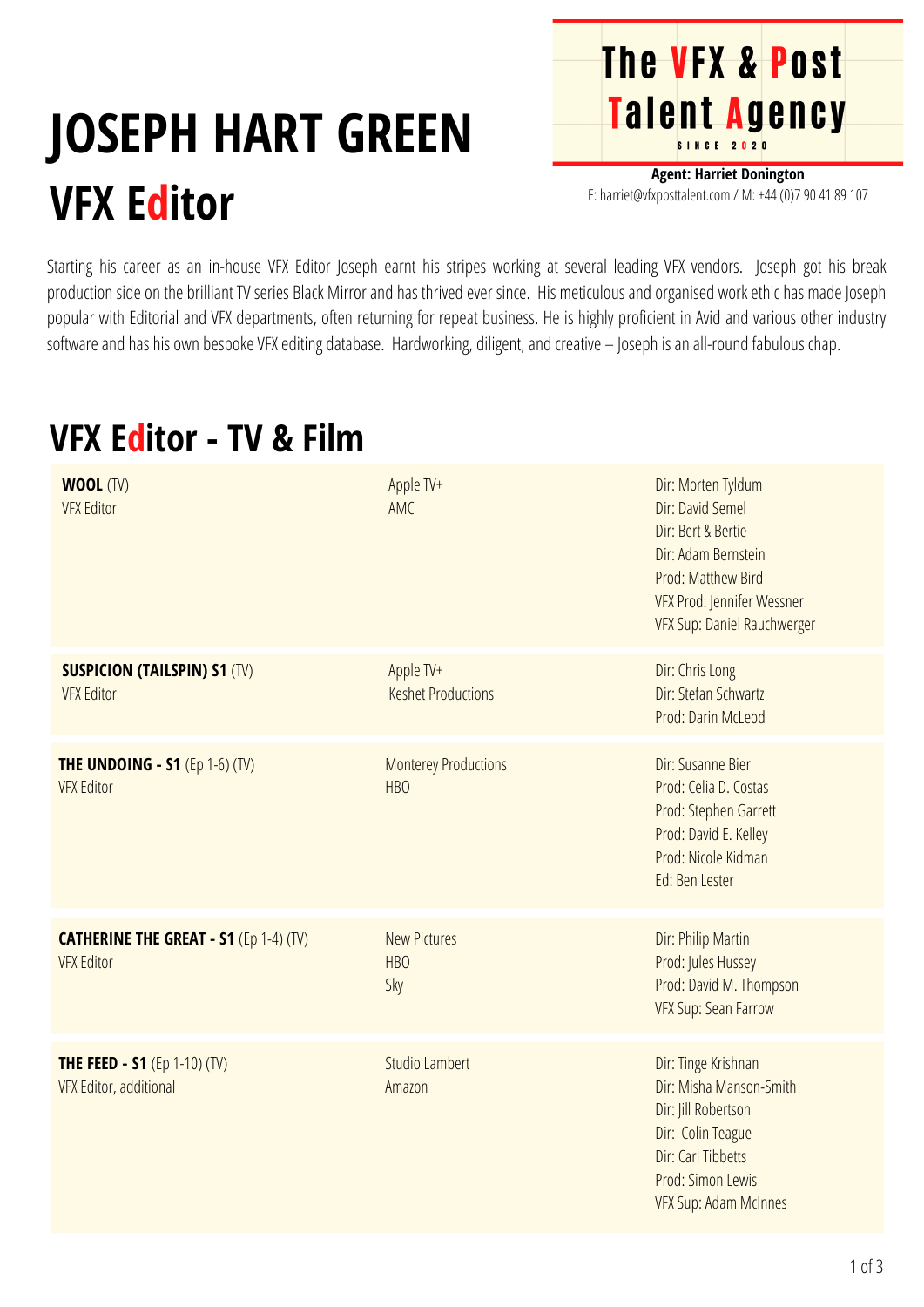**CURFEW - S1** (Ep 1-8) (TV) **VFX Editor** 

**BLACK MIRROR - S4** (Ep 4-6) (TV)

**VFX Editor** 

**Tiger Aspect** Sky

House of Tomorrow

**Netflix** 

Dir: Colm McCarthy Dir: Christopher Smith Prod: Suzanne Reid Prod: Simon Maloney / Mat Chaplin VFX Prod: Jakub Chilczuk VFX Sup: Steve Street

Dir: Colm McCarthy Dir: David Slade Dir: Timothy Van Patten Prod: Various VFX Prod: Jakub Chilczuk VFX Prod: Russell McClean

## **In-house VFX Editor - TV & Film**

| <b>DR WHO - S10 (Ep 1-12) (TV)</b><br>VFX Editor (Milk VFX)                                  | <b>BBC Wales</b>                     | Dir: Lawrence Gough<br>Dir: Bill Anderson<br>Dir: Daniel Nettheim<br>Dir: Wayne Yip<br>Dir: Rachel Talalay<br>Prod: Various |
|----------------------------------------------------------------------------------------------|--------------------------------------|-----------------------------------------------------------------------------------------------------------------------------|
| <b>KING ARTHUR: LEGEND OF THE SWORD (Film)</b><br>VFX Editor (MPC London)                    | <b>Warner Bros</b>                   | Dir: Guy Ritchie<br>Prod: Steve Clark-Hall<br>Prod: Akiva Goldsman                                                          |
| PIRATES OF THE CARIBBEAN: DEAD MEN<br><b>TELL NO TALES</b> (Film)<br>VFX Editor (MPC London) | <b>Walt Disney Pictures</b>          | Dir: Joachim Rønning<br>Dir: Espen Sandberg<br>Prod: Jerry Bruckheimer                                                      |
| <b>SHERLOCK - S4</b> (Ep1-3) (TV)<br>VFX Editor (Milk VFX)                                   | <b>BBC</b><br><b>Hartswood Films</b> | Dir: Rachel Talalay<br>Dir: Nick Hurran<br>Dir: Benjamin Caron<br>Prod: Sue Vertue                                          |
| <b>THE SHALLOWS (Film)</b><br>VFX Editor (MPC London)                                        | Columbia Pictures                    | Dir: Jaume Collet-Serra<br>Prod: Lynn Harris<br>Prod: Matti Leshem                                                          |
| <b>THE JUNGLE BOOK (Film)</b><br>VFX Editor (MPC London)                                     | <b>Fairview Entertainment</b>        | Dir: Jon Favreau<br>Prod: Jon Favreau<br>Prod: Brigham Taylor                                                               |
| <b>LONDON HAS FALLEN (Film)</b><br><b>VFX Editor (BaseBlack)</b>                             | <b>Millenium Films</b>               | Dir: Babak Najafi<br>Prod: Gerard Butler<br>Prod: Mark Gill                                                                 |